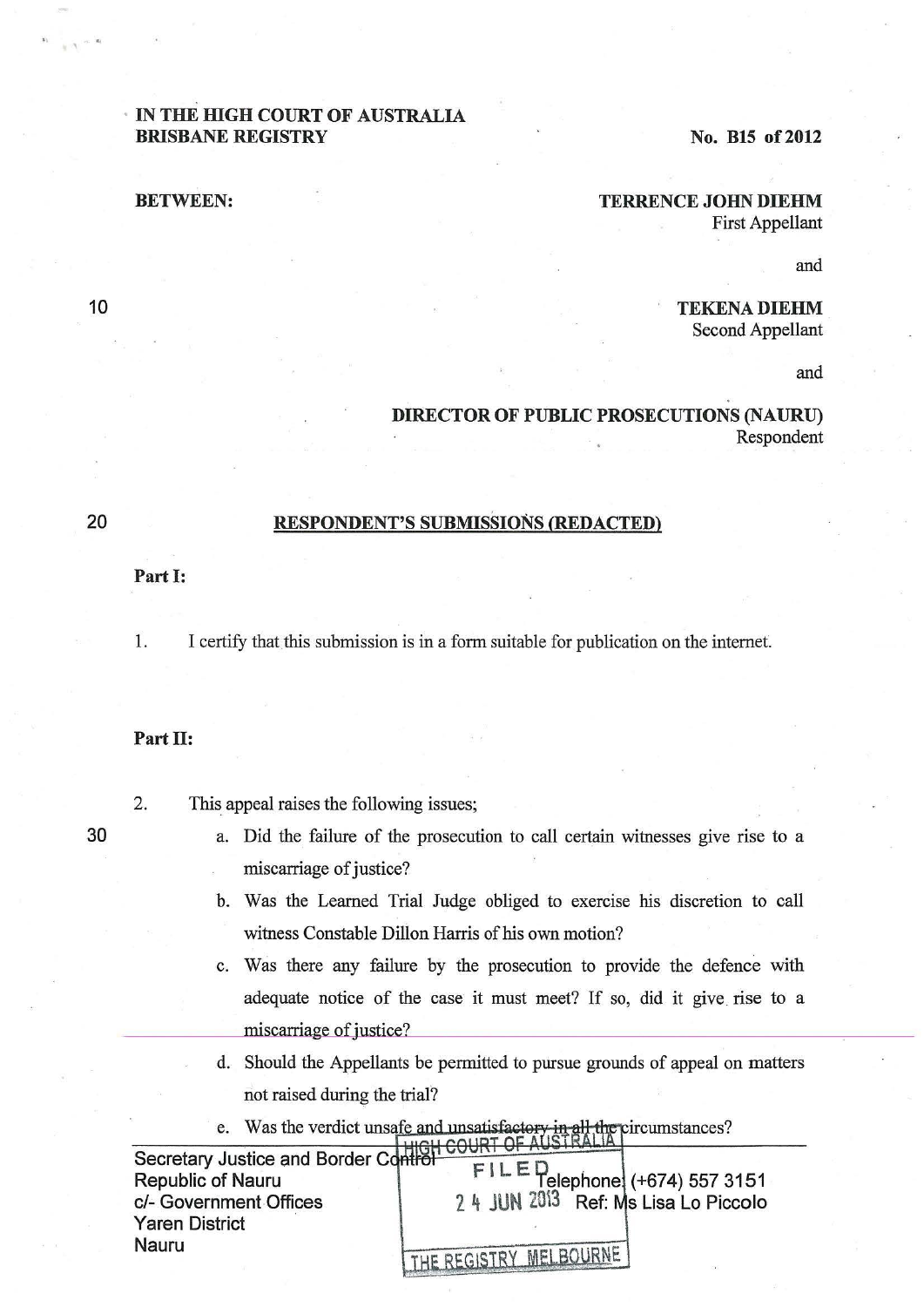f. What orders are appropriate in the event that the Court decides in favour of the Appellants?

#### Part III:

3. It is certified that consideration has been given on behalf of the Respondents as to whether any notice should be given in compliance with section 78B of the *Judiciary Act* 1903. It was considered that no such notices should be given.

#### 10

#### **Part** IV:

4. But for those portions of the Appellants' narrative that contain argument, no matters set out within the Appellants' narrative of facts are contested.

#### **PartY:**

5. The Appellants' statement of applicable constitutional provisions, statutes and regulations is accepted.

#### 20

#### **Part VI:**

#### **Introduction**

- 6. Following a judge alone trial before His Honour Chief Justice Eames, the Appellants were convicted of one charge each of rape. The prosecution case was that on 14 June 2011, the First Appellant committed an act of sexual intercourse with the complainant without her consent whilst the Second Appellant was present and armed with a knife. It was put that the Second Appellant was guilty. as a principal offender, either as an aider and abettor or a procurer.
- 

30 7. The issue in dispute at trial was whether the act alleged by the complainant happened at all. The only direct evidence of this came from the complainant. The First Appellant gave evidence that it did not occur. The core matter for His Honour to determine was whether he could accept beyond reasonable doubt the account of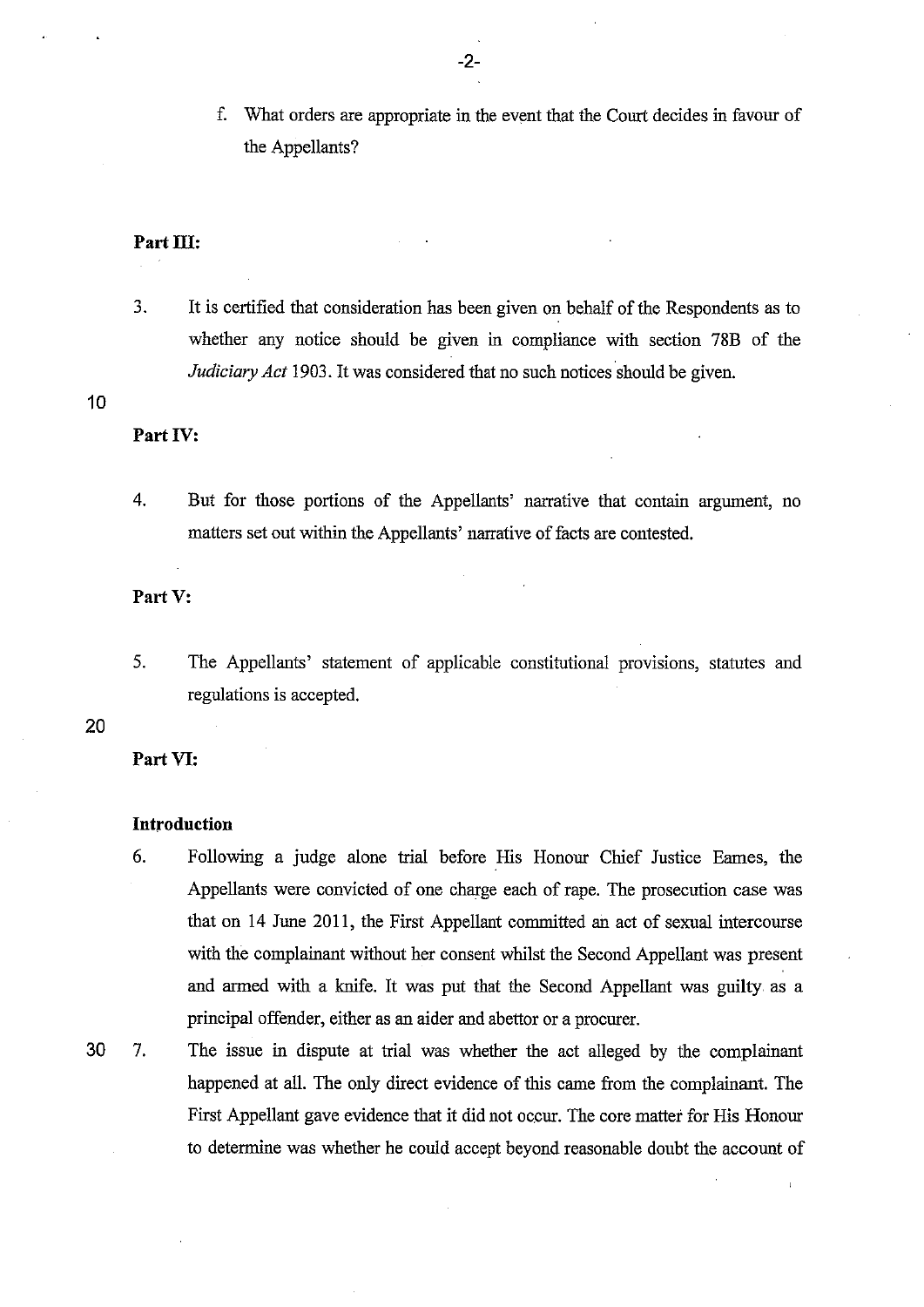the complainant as it pertained to the act of sexual penetration, and her lack of consent to that act.

- 8. His Honour accepted the evidence of the complainant, whose credit was buttressed by unchallenged evidence of recent complaint, and whose account corroborated by the following;
	- a. Her distress; and
	- b. Lies told by both Appellants in consciousness of guilt.
- 9. Both Appellants now seek that their convictions be quashed and that the verdicts of 'not guilty' be entered, or alternatively that the matter be remitted for re-trial.

10

20

30

**Did the failure to call Constable Dillon Harris as a witness give rise to a miscarriage of justice?** 

- 10. The prosecution must call all available material witnesses unless there is some good reason not to do so. *(Dyers v R* (2002) 210 CLR 285)
- 11. A decision by a prosecutor not to call a particular person as a witness will only constitute a ground for setting aside the conviction if, when viewed against the conduct of the trial as a whole, it is seen to give rise to a miscarriage of justice. (R *v Apostilides* (1984) 154 CLR 563, at 575)
- 12. Both Appellants have contended that the failure to call Constable Dillon Harris ('Harris') led to a miscarriage of justice (Appellants' submissions page 11 line 15). The Appellants rely on the following matters in support of that contention;
	- a. That being a sexual assault case, the existence or otherwise of corroboration for the complaint was an important issue;
	- b. That alleged lies told by the Appellants in consciousness of guilt were capable, if proven, of amounting to such corroboration (Appellants' submissions 10 line 6);
	- c. That Senior Constable Deireragea ('Deireragea') gave evidence that the Appellants told a lie;
	- d. That the evidence of Harris was relevant to the credit of Deireragea (AB10 line 12);
	- e. That the failure to call Harris denied the defence evidence that could have been used to undermine the credit of Deireragea and therefore the prosecution submission that a lie had been told.

-3-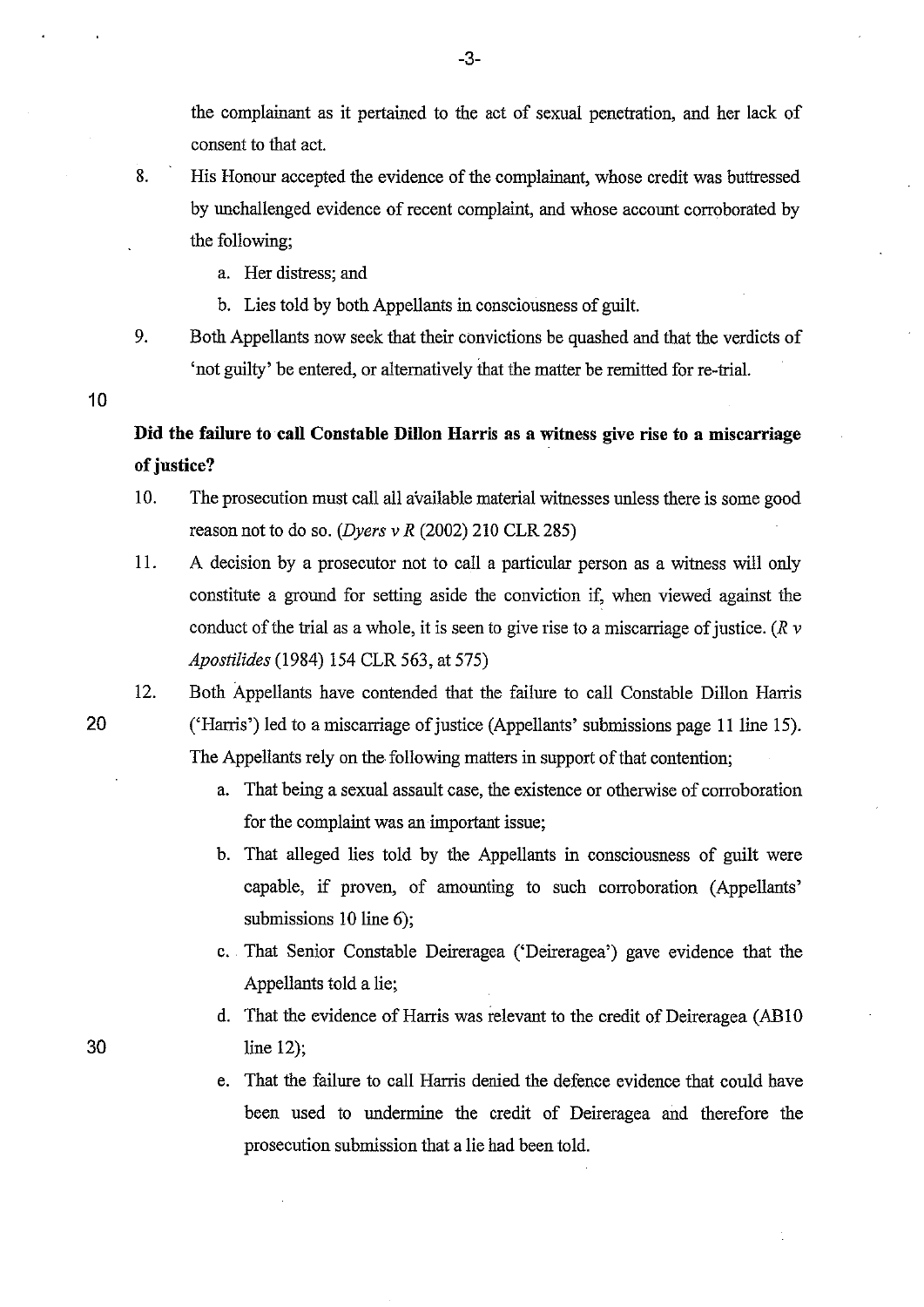- 13. It is not in dispute that;
	- a. Harris was a material witness;
	- b. Harris was not called to give evidence on the trial;
	- c. In accordance with the common law principles appllcable to the running of the trial, that it was dangerous to act on the uncorroborated evidence of the complainant *(Kilby v R* (1973) 129 CLR 460);
	- d. That alleged lies told in consciousness of guilt were capable, if proven, of amounting to corroboration;
	- e. That the acceptance of the evidence of Deireragea was a prerequisite to finding that there were lies told by the Appellants;
	- f. That Deireragea's evidence was also relevant for her observations of the complainant's distress; and
	- g. This distress was also capable of corroborating the rape allegation.
- 14. It is submitted that when viewed in the circumstances of the case as a whole, there was no miscarriage of justice.
- 15. In the absence of Harris being called as a witness, His Honour was entitled to consider the effect that the prosecutor's failure to call a particular person as a witness would appear to have had on the course of the case *(Apostilides* at 575). That His Honour took this matter into account is apparent from the following;
	- a. His Honour accepted the evidence that the conversation constituting the alleged lies told in consciousness of guilt took place in the presence of Harris (AB184 line 1);
	- b. His Honour accepted that the absence of evidence from Harris was of relevance in assessing whether Deireragea's evidence was 'measured and credible' (AB184 line 5);
	- c. His Honour regarded it as a 'matter of fairness' that he assess the effect of Harris' absence by reference to his statement of tendered at committal (AB184 line 21). In making reference to a document not tendered in evidence at trial, His Honour was properly ensuring that the impact of Harris' absence on the prosecution case was fairly determined;

20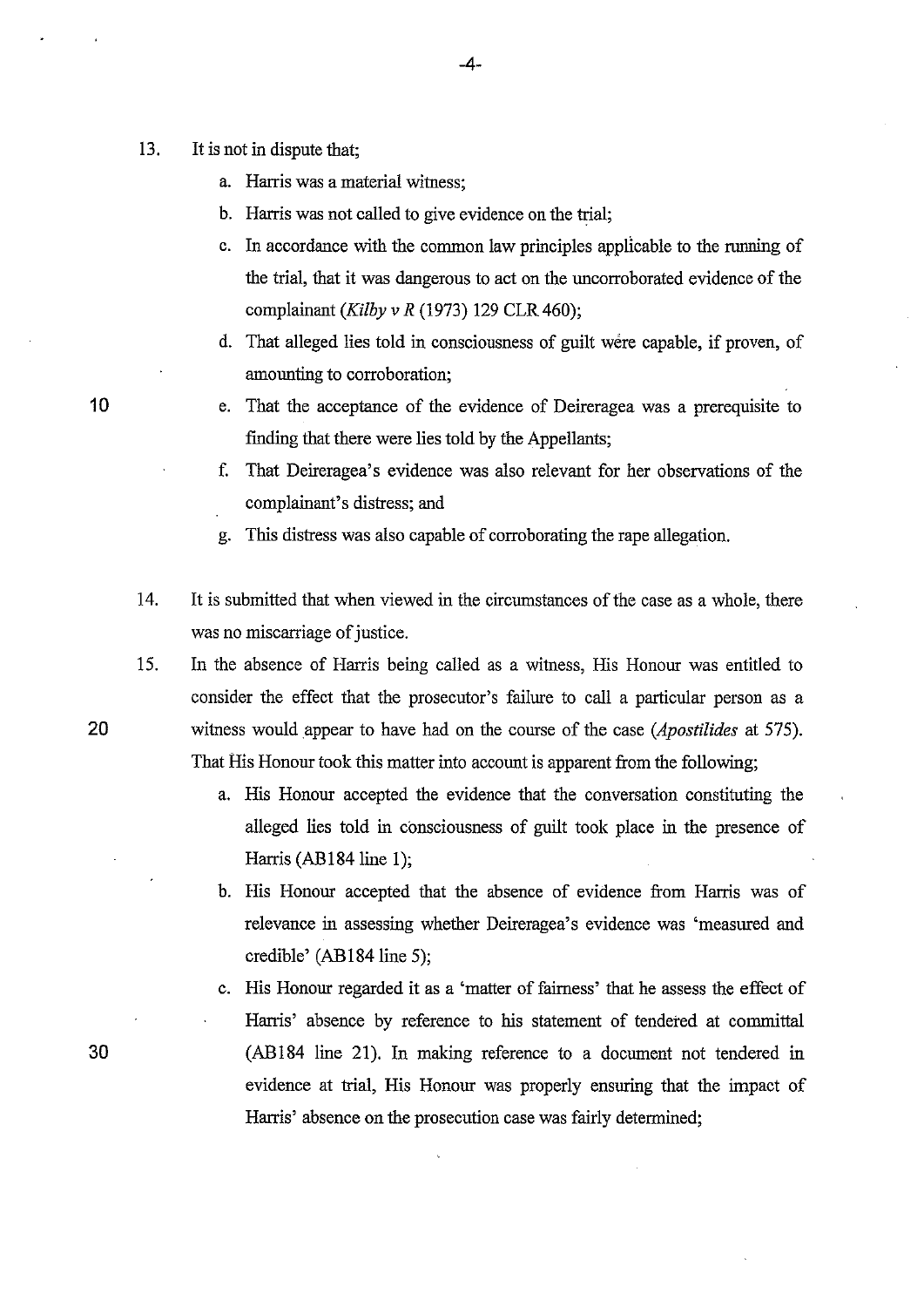- d. In making this assessment His Honour noted Harris' statement that ' ... Decima then informed Mr. Diehm that there was a report at his dwelling regarding a lady locked up in his dwelling' (AB184 line 26). His Honour concluded that Harris' absence denied the defence the chance to explore that conflict between the evidence of the two officers;
- e. His Honour asked the Director 'whether he could responsibly invite the court to reject Terry Diehm's account of what was said, and invite me to accept that of Senior Constable Deireragea having regard to what is contained in the statement of the untested witness'. (AB184 line 31)
- 16. Having been alert to the fact that a material witness was not called by the prosecution, and then having given proper consideration as to the impact of that witness' absence, His Honour concluded that the 'prosecution case would have been strengthened if Constable Dillon Harris had corroborated his colleagues evidence' (AB184 line 41).
- 17. There was no miscarriage of justice in this case because His Honour concluded that the failure to call Harris harmed the prosecution case. His Honour found the evidence of Deireragea 'measured and credible' despite the absence of Harris, not because of it.
- 20 18. An examination of the entirety of Harris' statement (AB206) demonstrates that the Appellants were not disadvantaged by his absence. The statement does say, inconsistent with the evidence of Deireragea, that;
	- a. It was the First Appellant that answered the door; and
	- b. That Deireragea 'informed Mr. Dihm (sic) that there was a report at his dwelling regarding a lady being locked up in his dwelling'.
	- 19. The statement also however contains the following matters which, if given in evidence at trial, would have assisted the prosecution case;
		- a. That the First Appellant was dressed in only a towel and no shorts at the time of police attendance;
		- b. That during the time the First Appellant was at the door the Second Appellant approached and 'Decima then asked if there was a lady at their dwelling namely<br>and Mrs Dihm (sic) stated that staying with them and had gone out to which she lied';

10

-5-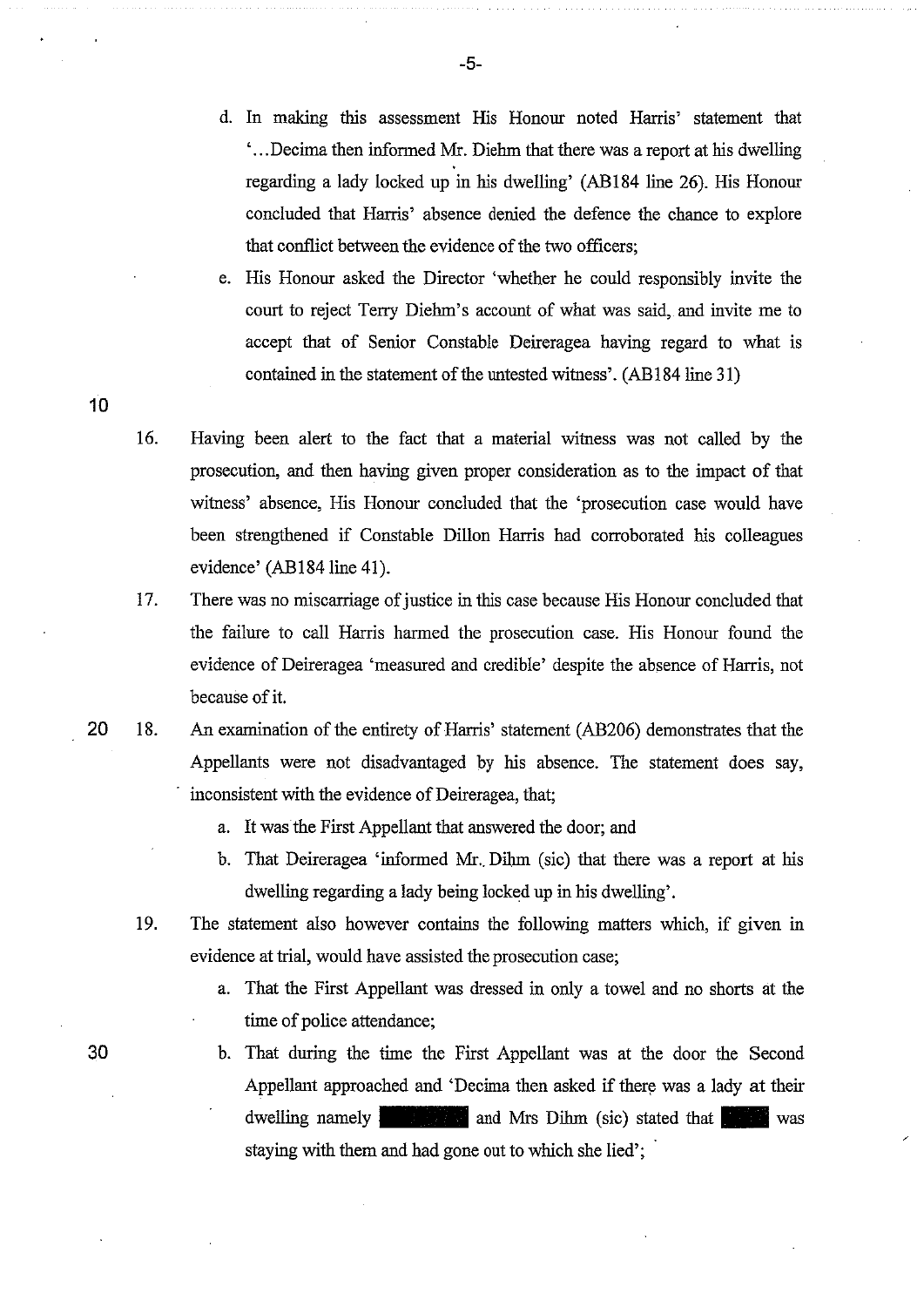- c. That 'while Sgt Decima was having a conversation with Mr. and Mrs. Dihm  $(sic)$  I saw a lady come out to the living area and Sgt Decima then asked who that lady was and Mrs. Dihm stated that it was  $\blacksquare$  (AB207 Line 1);
- d. That the complainant was distressed at the time of police attendance (AB207 line 7);
- e. That Harris was present when a complaint of sexual assault was made;
- f. That the Second Appellant upon arrest stated to Deireragea that 'sex, it's only sex'. This is arguably an admission to an element of the offence;
- g. Observations as to the state of the scene upon examination; and
- h. Evidence capable of confirming the continuity of various exhibits.
- 20. Rather than being disadvantaged by the absence of Harris, the failure by the prosecution to call him as a witness weakened the prosecution case and represented a considerable forensic advantage to the Appellants. As such, his absence did not give rise to a miscarriage of justice.

# , **Was the Learned Trial Judge obliged to exercise his discretion to call Harris of his own motion?**

- 21. It is contended that His Honour erred by failing to call Harris of his own motion, then giving the defence leave to cross examine him. (AB200 line 1)
- 20 22. It is conceded that His Honour possessed a discretionary power to call a witness of his own motion, but that discretion is not 'unfettered' as argued (Appellants' submissions page 17 line 29). The power under the *Criminal Procedure Act* 1972 (Nauru) is enlivened only where that person's evidence 'appears essential to the just decision in the case'.
	- 23. The power pursuant to section 48 of the *Courts Act* 1972 (Nauru) is not expressly qualified. In determining the exercise of that discretion, however, it is relevant to have regard for the common law position that 'save in the most exceptional circumstances, the trial judge should not himself call a person to give evidence'. *(Apostilides* at 575)
- 30 24. It is submitted that such a step was not required in the present case to ensure a fair trial. The witness was not necessary to establish some unique matter relevant to the prosecution case, nor did he provide exculpatory evidence essential to ensure the

-6-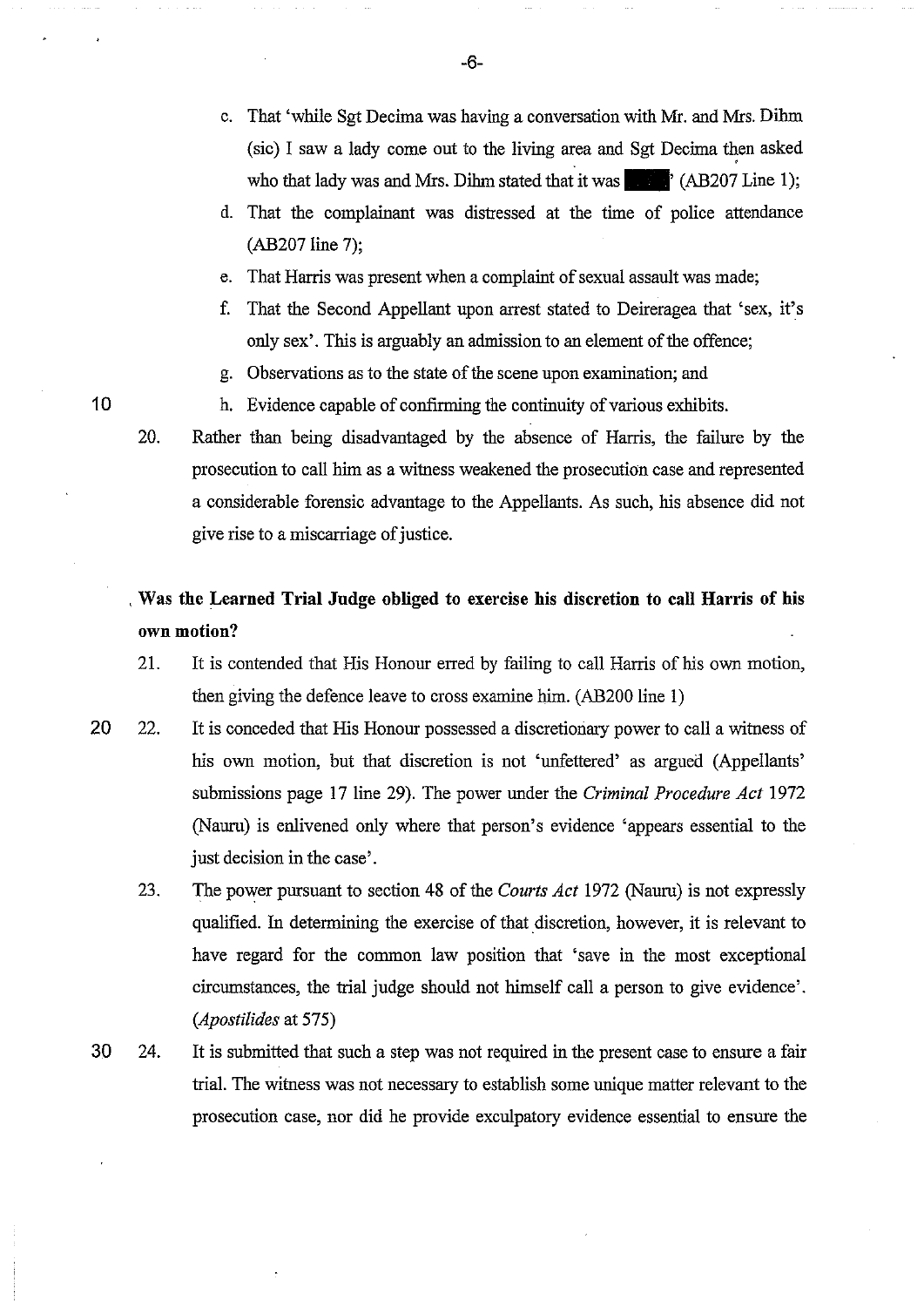defence was properly put. As noted above, his absence was accounted for in His Honour's assessment of the prosecution case.

25. His Honour's choice not to call Harris of his own motion was a proper exercise of discretion consistent with the requirements of justice in the trial.

**Did the failure to call members of the 'first response group' as witnesses give rise to a miscarriage of justice?** 

- 26. It is contended similarly that the failure to call 'other members of the first response group who performed a search of the house without a warrant, after the arrest of the Appellants' resulted in an unfair trial and a miscarriage of justice. (AB199 line 30)
- 27. The Appellants submit that the failure to call these witnesses has given rise to a miscarriage of justice based upon the following;
	- a. The evidence of those witnesses were relevant to the credit of Deireragea (Appellants submissions page 16 line 19); and
	- b. In particular, the witnesses were relevant to the truth of Deireragea's evidence that the mattress and knife had not been moved (Appellants submissions page 16 line 23).
- 28. It is not in dispute that;
	- a. That despite the indication provided by the Director in opening the case (ABll line 24), no member of the 'first response group' aside from Deireragea was called to give evidence;
	- b. The evidence may have been relevant in determining whether Deireragea found a knife on the kitchen bench at the direction of the complainant;
	- c. That the knife was found as stated by Deireragea was circumstantial evidence in support of the complainant's contentions.
- 29. It is submitted however that the failure to call the 'first response group' witnesses did not give rise to a miscarriage of justice when viewed against the conduct of the trial as a whole.
- 30. That His Honour had proper regard to the effect of the absence of those witnesses upon the trial, is apparent from the following observations;
	- a. 'It is not clear to me whether Sen Const Deireragea was part of the first response group that performed a search of the house. I have not been told who comprised that group. I have little information about what they were

20

10

30

-7-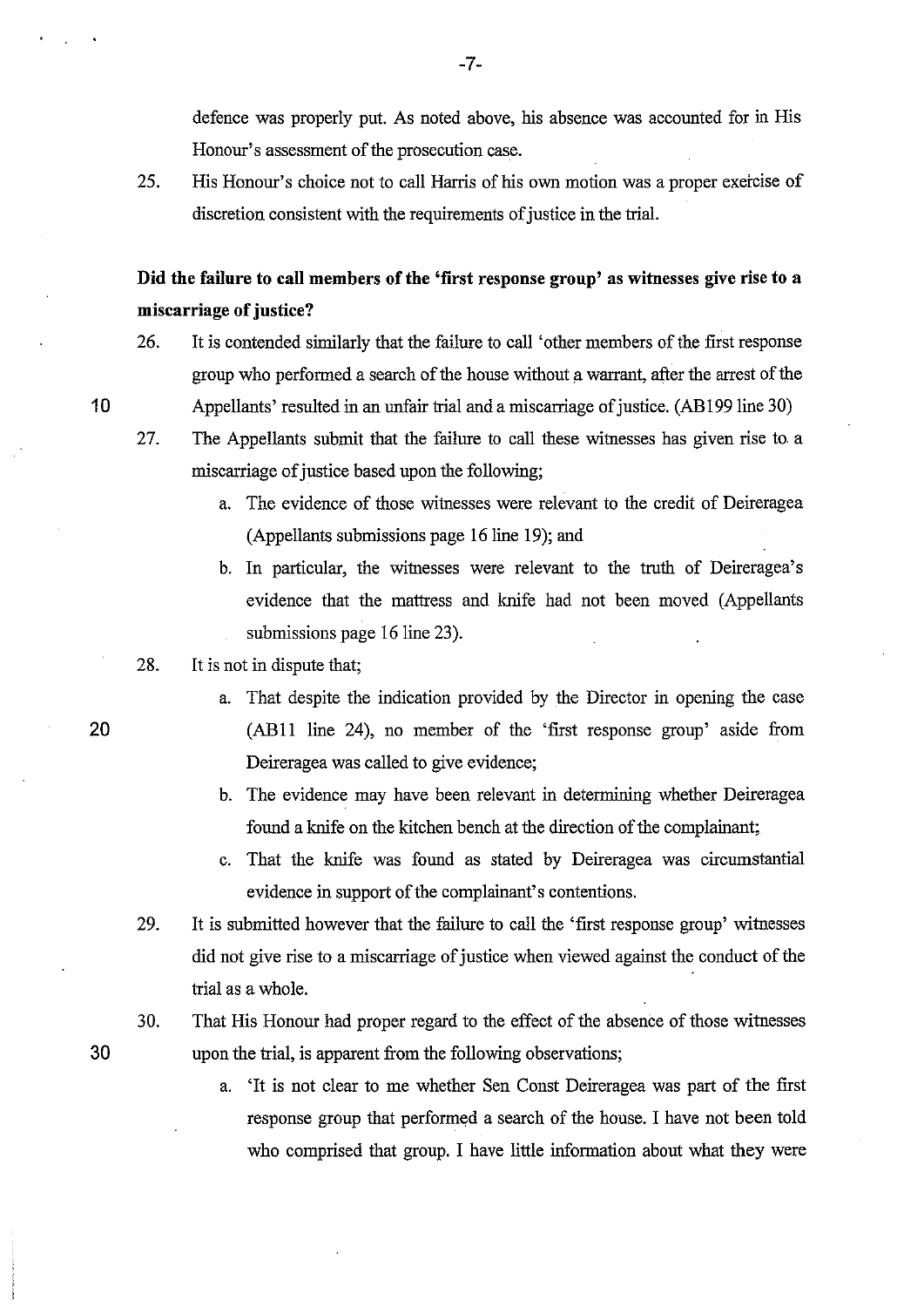doing. According to the complainant, the knife was seized, in her presence, but it has not been tendered' (AB186 line 38);

- b. 'I have no explanation for the absence of all this evidence. Most likely the search was unlawful, being conducted without a warrant under section 79 of the *Criminal Procedure Act* 1972' (AB187 line 7);
- c. 'These are very serious omissions. They mean that I must take particular care before I decide that a knife was used at all' (AB187 line 11);
- d. 'In the absence of these other police officers from the witness box only Sen Constable Deireragea can answer Terry Diehm's allegation that the first group of police who searched the house, fabricated evidence and moved items around.' (AB187line 21);
- e. 'If the search was unlawful, I must ask myself, might that not add weight to the allegation of other police improprieties?' (AB187 line 37); and
- f. 'I am, however, denied corroborative evidence about the circumstances in which the complainant searched for and located the knife, and of the demonstrations as to its use which the first group of police asked her to give. I cannot compare that demonstration with her evidence in court. (AB188line 1).
- 31. His Honour concluded that a knife had been used as alleged by the complainant. (AB188 line 17).
- 32. His Honour had proper regard for the negative impact on the prosecution case caused by the absence of evidence from the 'first response group'. Indeed their absence compelled His Honour to infer that the search was likely to have been illegal. This matter was properly taken in to account in assessing the evidence in relation to the knife.
- 33. The First Appellant contended that the 'first group of police who searched the house fabricated evidence and moved items around' (AB187 line 32), and further that the 'knife evidence' was fabricated (AB187 line 35). There is no evidence to suggest that the presence of the 'first response group' witnesses would given 30 evidence corroborating either of those contentions. There is no suggestion beyond speculation that they would have provided support for 'a successful defence that the police rearranged the scene'. (Appellants submissions page 16 line 15)

20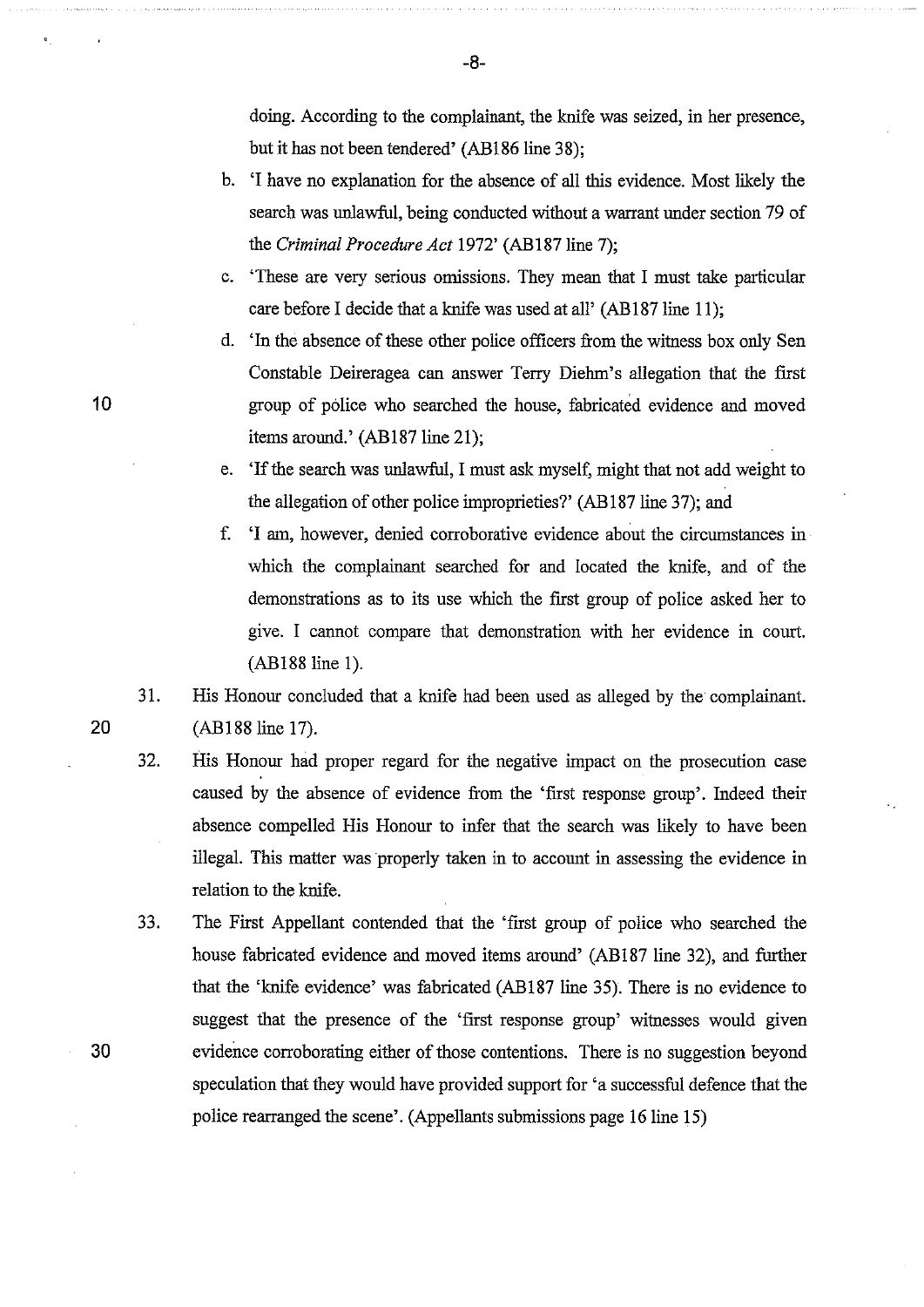34. Rather than disadvantage the Appellants, the witness' absence substantially reduced the volume of evidence suggesting that items were legitimately located, and that items were photographed without being moved first. The witness' absence provided a substantial forensic advantage to the Appellants.

-9-

- 35. Having had proper regard to the inadequacies identified in the evidence presented, His Honour was entitled to accept the evidence of the complainant and Deireragea that there had been a knife.
- 36. Further, and contrary to the submission of the Appellants, how the police found the scene was not a 'central issue' in the case. (Appellants submissions page 14 line 16). In rejecting the allegation by the First Appellant that the knife had been planted, His Honour correctly noted that 'planting it on a bench would have added nothing'. (AB188line 13)
- 3 7. It was never in dispute at the trial that the complainant was present at the residence of the Appellants at the relevant time. That the premises had a knife on the kitchen bench, or that a mattress was in a particular room, did little to confirm that there had been an act of sexual intercourse involving the complainant at the relevant time.
- 38. In the circumstances, it is submitted that there has been no miscarriage of justice that has arisen from the prosecutor's failure to call the 'first response group' 20 witnesses.

#### **Was there a failure to adequately disclose the prosecution case?**

- 3 9. It is contended in the filed grounds that there was no 'adequate notice' that the prosecution intended to argue that certain statements of the First Appellant were to be relied on as implied admissions. The Appellants claim they were denied a 'proper opportunity to be heard on that case'. (AB200)
- 40. Specifically, it is alleged that adequate notice was not given as to which of the apparently differing accounts of 'what was said at the front door' was to be relied upon by the prosecution. It is presumed that this complaint refers to the evidence of Deireragea and the statement of Harris tendered at the committal.

41. It is submitted that the Appellants were afforded an opportunity to meet the case against them.

10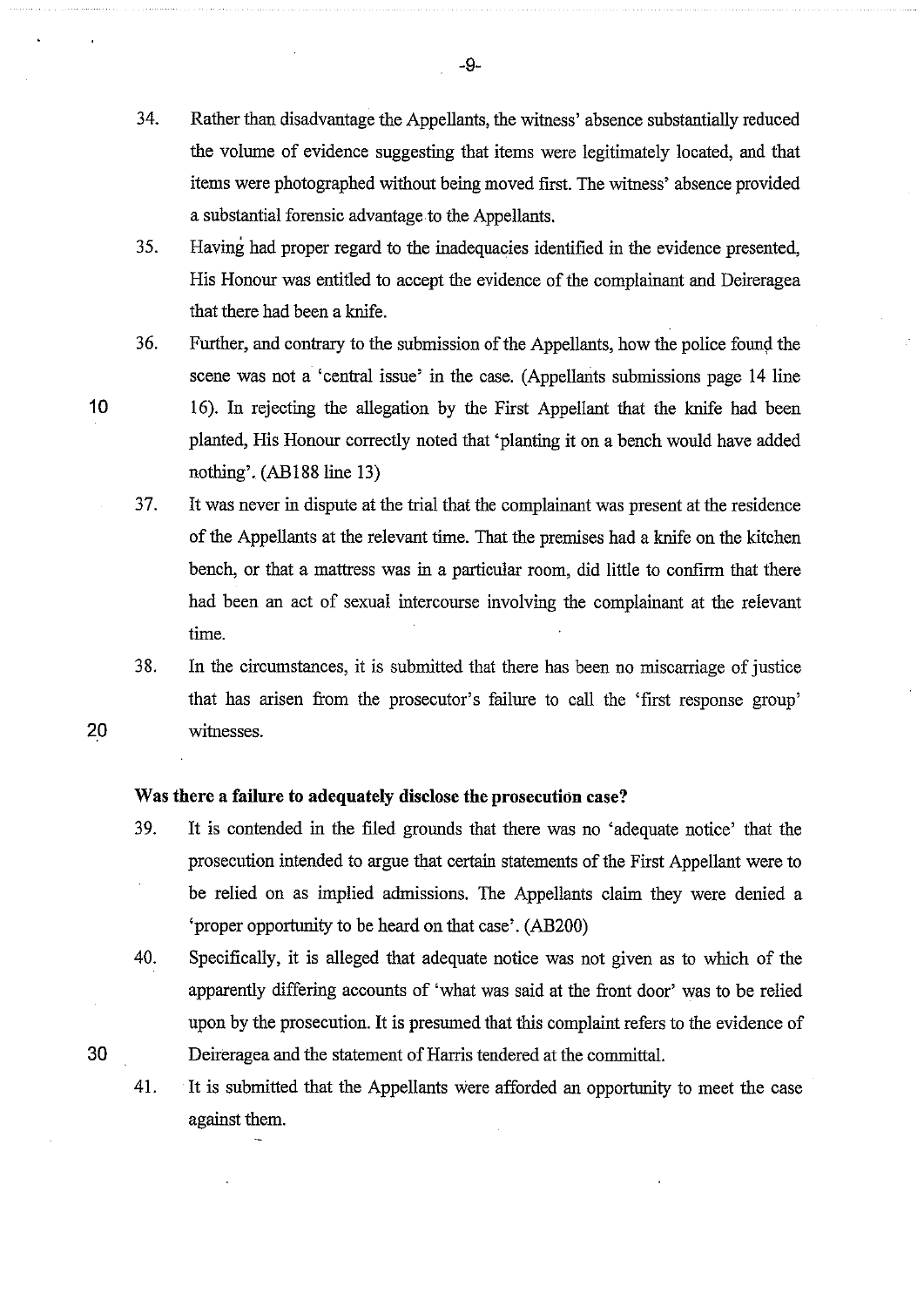- 42. First, no complaint is made that the pre-trial disclosure was conducted other than in accordance with the requirements of the *Criminal Procedure Act* 1972.
- 43. Second, the only evidence at the trial about the conversation 'at the front door' came from Deireragea (AB51) and from the First Appellant (AB114). On the evidence before the Learned Trial Judge, there were no 'differing accounts' as between prosecution witnesses. The only evidence upon which the prosecution could rely to establish that lies were told in consciousness of guilt was the evidence of Deireragea.
- 44. Third, it is apparent from the conduct of the defence that the Appellants were fully aware of the significance of the evidence of Deireragea on this point. Deireragea was cross-examined and directly challenged on her version of the conversation on multiple occasions (AB59 line 9, line 30, AB60 line 9).
- 45. That the Appellants had adequate notice of both the fact that the evidence was to be led and its potential relevance to the case against them is also evident from the forensic choice made to adduce evidence from the First Appellant contradicting the version of the conversation as given by Deireragea (AB100 line 15).

### **Unsafe and unsatisfactory**

- 46. In the Appellants' grounds as included in the Notice of Appeal, it is put that 'in all the circumstances, including the absence of witnesses of the persons referred to in paragraph 2 hereof, a reasonable tribunal of fact could not have concluded beyond reasonable doubt that the Appellants were guilty of rape'. (AB200)
	- 47. In appeals pursuant to section 5 of the *Nauru (High Court Appeals) Act* 1976 (Cth) against a conviction by a judge, sitting without a jury, the considerations which limit the right of an appellate court to interfere with the findings of a jury have no application. *(Amoe v Director of Public Prosecutions (Nauru)* (1991) 57 A Crim R 244; at 247).
	- 48. In such an appeal the High Court is empowered to give such judgment, make such order or decree or impose such sentence as ought to have been given, made or imposed in the first instance. It is for the Court to form its own judgment of the facts so far as it is able to do so. *(Victorian Stevedoring* & *General Contracting Co Pty Ltd v Dignan* (1931) 46 CLR 73, per Dixon J at 107)

-10-

10

20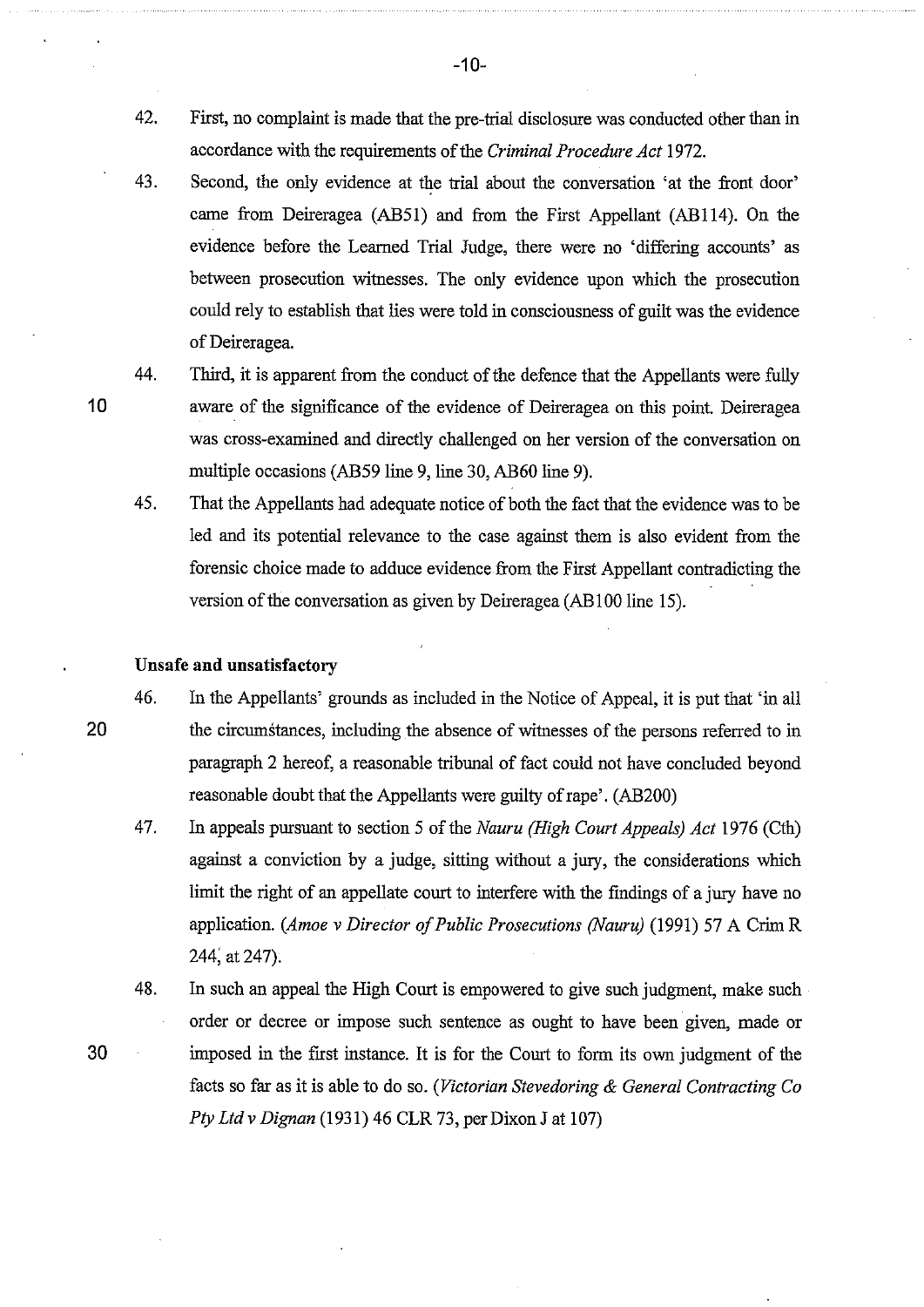- 49. The Court must however act on the principle that unless the trial judge has failed to use or has palpably misused his or her advantage in seeing and hearing the witnesses, it ought not to take the responsibility of reversing conclusions so arrived at, merely on the result of their own comparisons and criticisms of the witnesses and of their own view of the probabilities of the case. (SS *Hontestroom v SS Sagaporack* (1927) AC 37 at 47.
- 50. It is submitted that in the circumstances of the current case, the Appellant's contention that 'no reasonable tribunal of fact could have found the Appellant's guilty' is unsustainable. (Appellants' submissions page 17line 25)
- 10 51. The core issue in the case was the credibility of the complainant. The prosecution case depended upon acceptance beyond reasonable doubt of her allegation that she had been forced at knifepoint to have intercourse with the First Appellant. The First Appellant gave evidence denying the event had occurred at all.
	- 52. The Learned Trial Judge had the benefit of observing the complainant giving evidence. He was 'impressed' by her evidence and found it to be 'measured, if anything understated' (AB191 line 9). Her credit was buttressed by her contemporaneous complaint to police about the rape.
	- 53. His Honour had proper regard for the common law principle that it was dangerous to act on the uncorroborated evidence of a complainant in a sexual assault case. (AB180 line 35). There was evidence capable of amounting to corroboration of the complainant's account, namely;
		- a. The lies of both Appellants said in consciousness of guilt; and
		- b. The distress of the complainant as observed by Deireragea.
	- 54. His Honour also had the benefit of observing the First Appellant giving evidence, which he described as 'quite fanciful'. (AB189 line 24)
	- 55. The primary challenge to the complainant's credit was the evidence of Rose lgii. She said that the complainant had asked her to approach the Appellants and say that if they agreed to pay for her airline ticket, the complainant would withdraw the case (AB 127 line 6). His Honour accepted despite the denials of the complainant that she had made such a request of Igii.
	- 56. The approach to lgii was not however accompanied by a recanting of the allegations. Nor did lgii provide evidence to suggest that the complainant was

20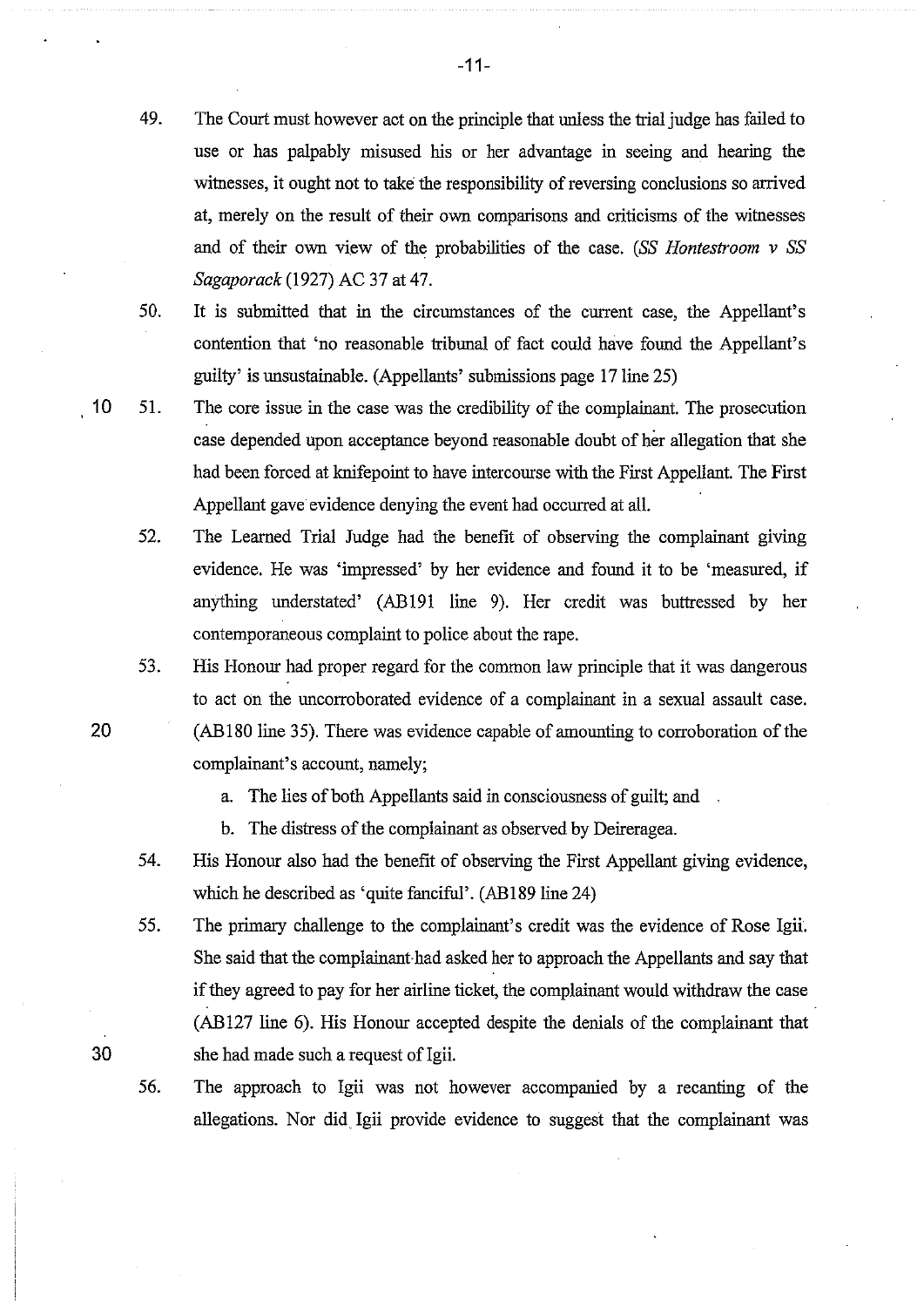similarly motivated at the time of the initial complaint. His Honour was entitled to act on the evidence of the complainant notwithstanding the evidence of Igii.

#### **What is the significance of the failure to raise these matters at trial?**

57. The Court will not ordinarily entertain an appeal by a party on the basis of a point of law which that party did not advaoce below. As the High Court held in *Metwally v University ofWollongong (No. 2):* 

> It is elementary that a party is bonnd by the conduct of his case. Except in the most exceptional circumstances, it would be contrary to all principle to allow a party, after a case had been decided against him, to raise a new argument which, whether deliberately or by inadvertence, he failed to put during the hearing when he had an opportunity to do so.

- 58. It is noted that in the course of the trial;
	- a. No application for the adjournment of the case was made to secure the attendance of the witness Harris;
	- b. No application for either an adjournment or a stay was made when it was apparent that the members of the 'first response group' would not be called;
	- c. No application was made for any written statement to be admitted into evidence pursuant to section 146 of the *Criminal Procedure Act* 1972 (Nauru);
	- d. No complaint was made that that the prosecution had not given adequate notice of their intention to rely on certain statements as consciousness of guilt; and
	- e. No application was made inviting the Learned Trial Judge to exercise his discretion to call any witness of his own motion.

# **What orders are appropriate in the event that the Court decides in favour of the Appellant?**

30 59. The Respondent does not submit that should the Court fmd in favour of the Appellants on one or more grounds, that the Court exercise its power pursuant to section 38(2) of the *Appeals Act* 1972 (Nauru) to determine that no miscarriage of justice has occurred.

20

**10** 

-12-